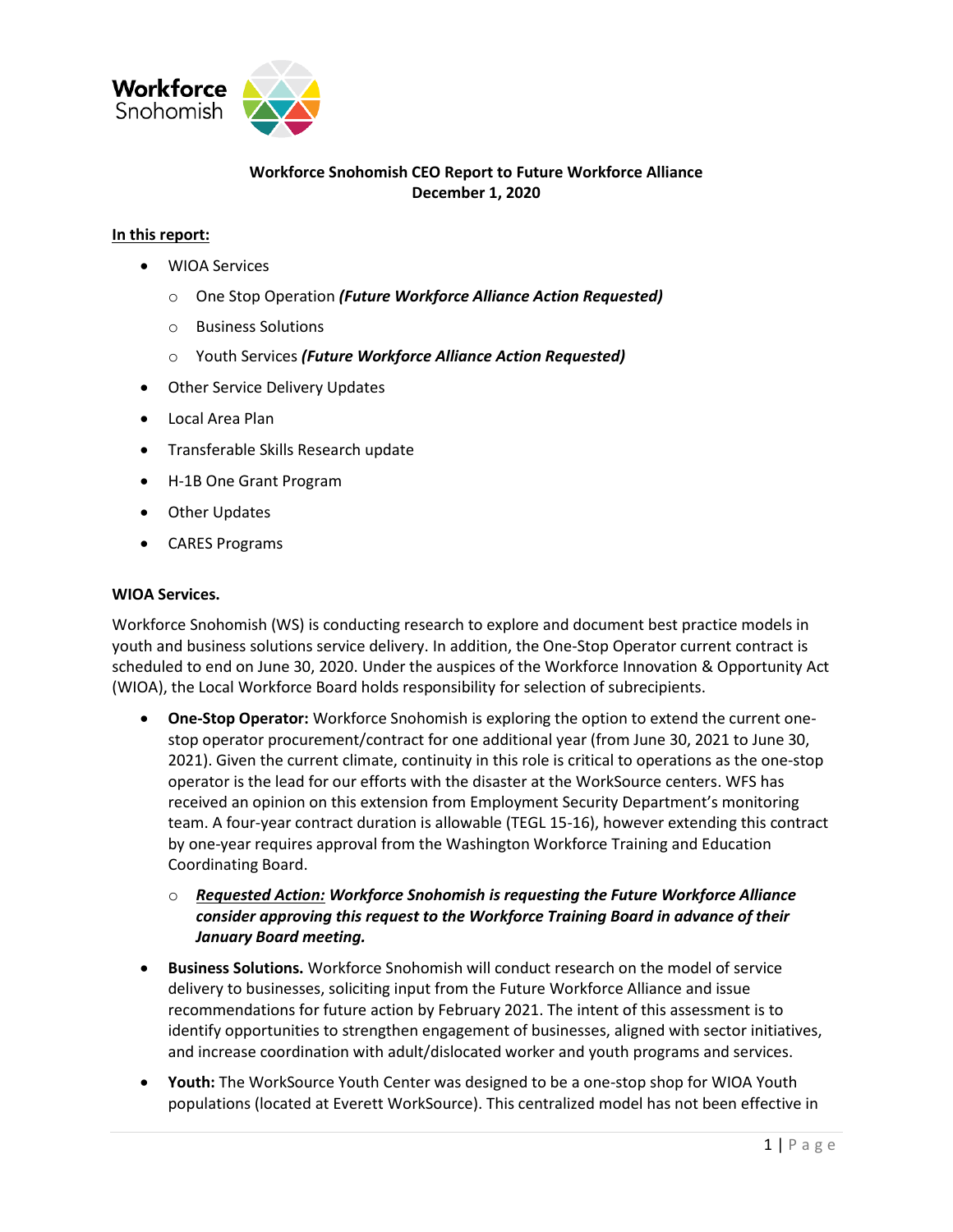delivering services to eligible youth across the County. Workforce Snohomish proposes that a steering committee be convened to guide the development of a new model and supporting RFP that aims to be the most effective and widely known program in Snohomish County at serving WIOA Youth populations.

# o *Requested Action: Workforce Snohomish's Board of Directors is requesting the Future Workforce Alliance vote to approve a new Youth Request for Proposals be developed and issued for the fiscal year beginning July 1, 2021 (See WFS Board Motion #20-02).*

- o Background: Workforce Snohomish encourages the adoption of a WIOA WorkSource Youth Program that builds connections with local organizations across Snohomish County to provide services to eligible youth in their communities. We believe that core tenets of the new program should include the following:
	- An increased collaboration with Snohomish County school districts will allow youth at risk of dropping off from high schools to transition to the WIOA youth program to complete a GED program and access post-secondary education and employment.
	- A broader access to local colleges for youth program participants to explore postsecondary education options.
	- Coordination of Services with Local Community Based Organizations (CBOs) & County Youth Services to leverage resources available to better serve youth.
	- Expanded collaboration with all Open Doors Programs in Snohomish County to provide students with more support as they complete their high school/GED programs.
	- **■** Meaningful work experience opportunities in local businesses for WIOA Youth participants.
	- A robust offering of accredited workshops that equip participants with the skills to successful find, obtain, and maintain a job ranging from resume building and interviewing skills to financial management and soft skills.
	- A concerted effort to recruit mentors within industries that match youth interests.
	- **•** Proficient staff from our community who receive specialized training upon hire to increase their proficiency at serving opportunity youth; Develop hiring practices to ensure that employment specialists are representative of the population(s) they serve.
	- Co-enrollment in WIOA Adult or DW programs as applicable to provide youth wrap around services and increase support.

| Task                                          | <b>Proposed Timeline</b>     |  |  |
|-----------------------------------------------|------------------------------|--|--|
| Form Steering Committee and determine scope   | December 2020 - January 2021 |  |  |
| of responsibilities related to RFP process.   |                              |  |  |
| Planning and Documentation.                   | January 2021                 |  |  |
| Encompasses research on model (gold standard, |                              |  |  |
| best practice models) and collection of       |                              |  |  |
| information/documentation on current services |                              |  |  |
| by WFS                                        |                              |  |  |
| <b>Research and Target Service Providers</b>  | January - February 2021      |  |  |
| Develop and Write RFP                         | February - March 2021        |  |  |

o If the Board votes to authorize this RFP, the following actions are needed: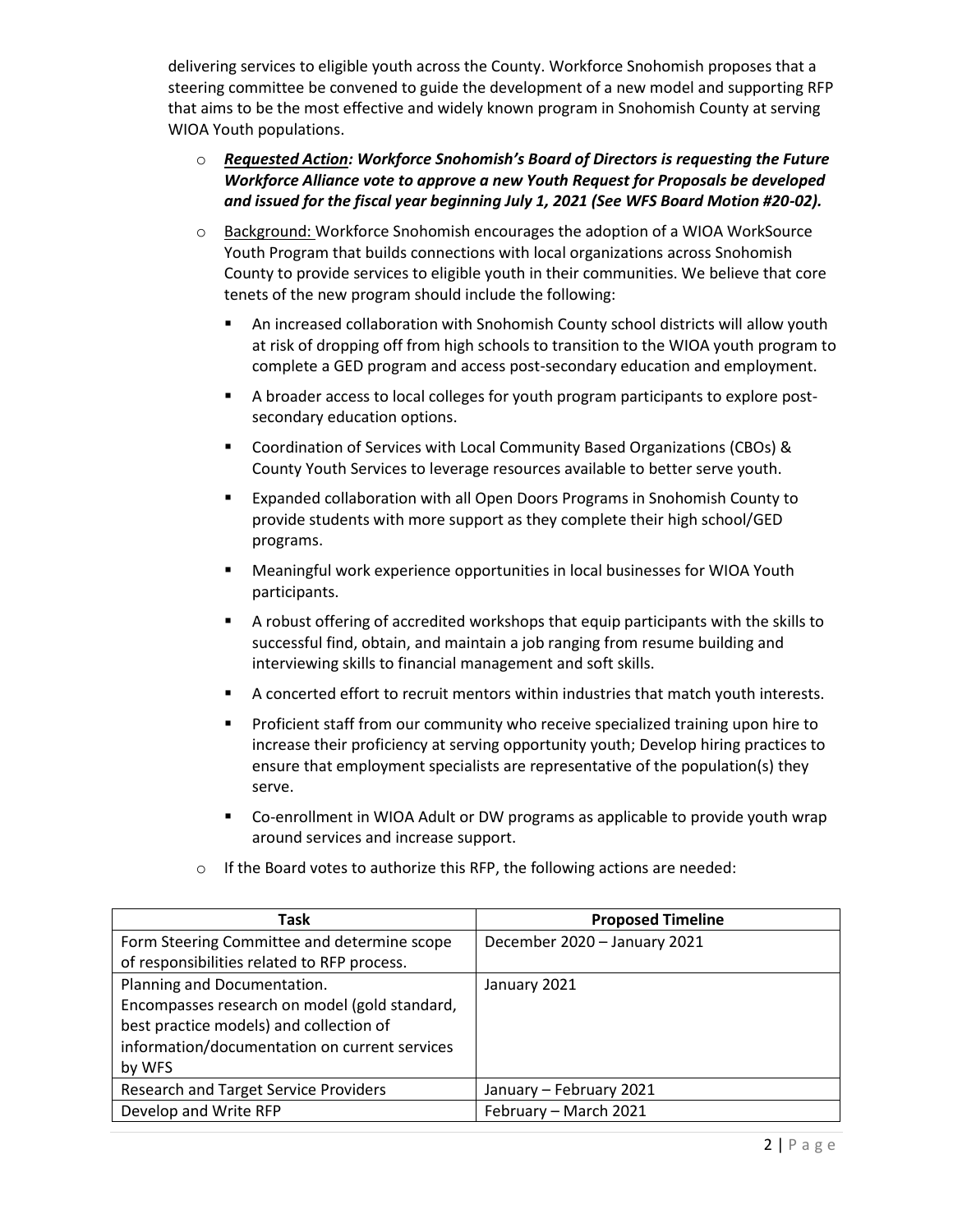| Bidders conference(s)                            | <b>March 2021</b>   |  |  |
|--------------------------------------------------|---------------------|--|--|
| Rating Committee Selection and Training          | March-April 2021    |  |  |
| <b>RFP Responses Due</b>                         | April 2021          |  |  |
| <b>Evaluation by Rating Committee</b>            | April 2021          |  |  |
| (Comprised of FWA/WFS Board Members)             |                     |  |  |
| Recommendation of Service Provider(s)            | April 2021-May 2021 |  |  |
| Request additional information from              |                     |  |  |
| applicants (if needed)                           |                     |  |  |
| Check prospective service provider's             |                     |  |  |
| references                                       |                     |  |  |
| Local Workforce Board (FWA) Selection of Service | May 2021            |  |  |
| Provider - vote of board required                |                     |  |  |
|                                                  |                     |  |  |
| Development of Contract (Workforce Snohomish)    | June 2021           |  |  |

# **Other Service Delivery Updates:**

• **Relocation of Serve Center.** This space has been highly subsidized by the City of Everett (\$6/ sq. ft.) and on a month-to-month lease. WFS requested the City extend this agreement and rate until June 30, 2021, until our budgets could be established for PY21, but this timeline was not feasible. Considering the strain on partner budgets this year related to a number of factors, such as the loss of HVRP grant, need to support staffing costs and the current physical closure, Workforce Snohomish, in consultation with Employment Security Department issued notice to vacate the first floor to the City of Everett effective 12/31/20. The Serve Center will be relocated (when staff return) to the  $3^{rd}$  or  $4^{th}$  floor of the facility.

# • **WorkSource Everett Assessment**

- $\circ$  Approximately one year ago, WFS engaged with Washington State Employment Security Department's (ESD) statewide facilities group to discuss the feasibility of taking over the lease for the comprehensive WorkSource Center currently located at Everett Transit Center. The responsibility of the lease is most commonly held by ESD in most WorkSource centers throughout the state. This is an advantage from a fiscal responsibility and liability standpoint. It also alleviates a high administrative burden (of time and cost) from the fiscal agent (WFS).
- o **Under the auspices of lease transfer, the site/location will also be assessed.** ESD's timeline for assessment of relocation is relatively long (~2023-2026), assuming relocation is deemed as the appropriate course of action for the center by all partners and with customer input. Discussions on relocation will commence formally on 12/1 and 12/2 in order to complete the required paperwork to begin this assessment process. Considerations leading to the initiation of this process include, factor such as:
	- $\circ$  Most WorkSource Centers are on a single floor, with the majority of services accessible in a single room. This layout is easier to navigate for customers, as well as easier to manage/oversee.
	- o ESD has experienced ongoing issues at the current site: Air Quality (high concern)
	- o Safety concerns from staff as well as youth and adult customers.
	- $\circ$  Geographic location is limiting for individuals in outlying areas in East and North Counties.
	- $\circ$  An interest in assessing a reduction of footprint of the comprehensive center, while preserving access to all services (as required). It is envisioned that some staff may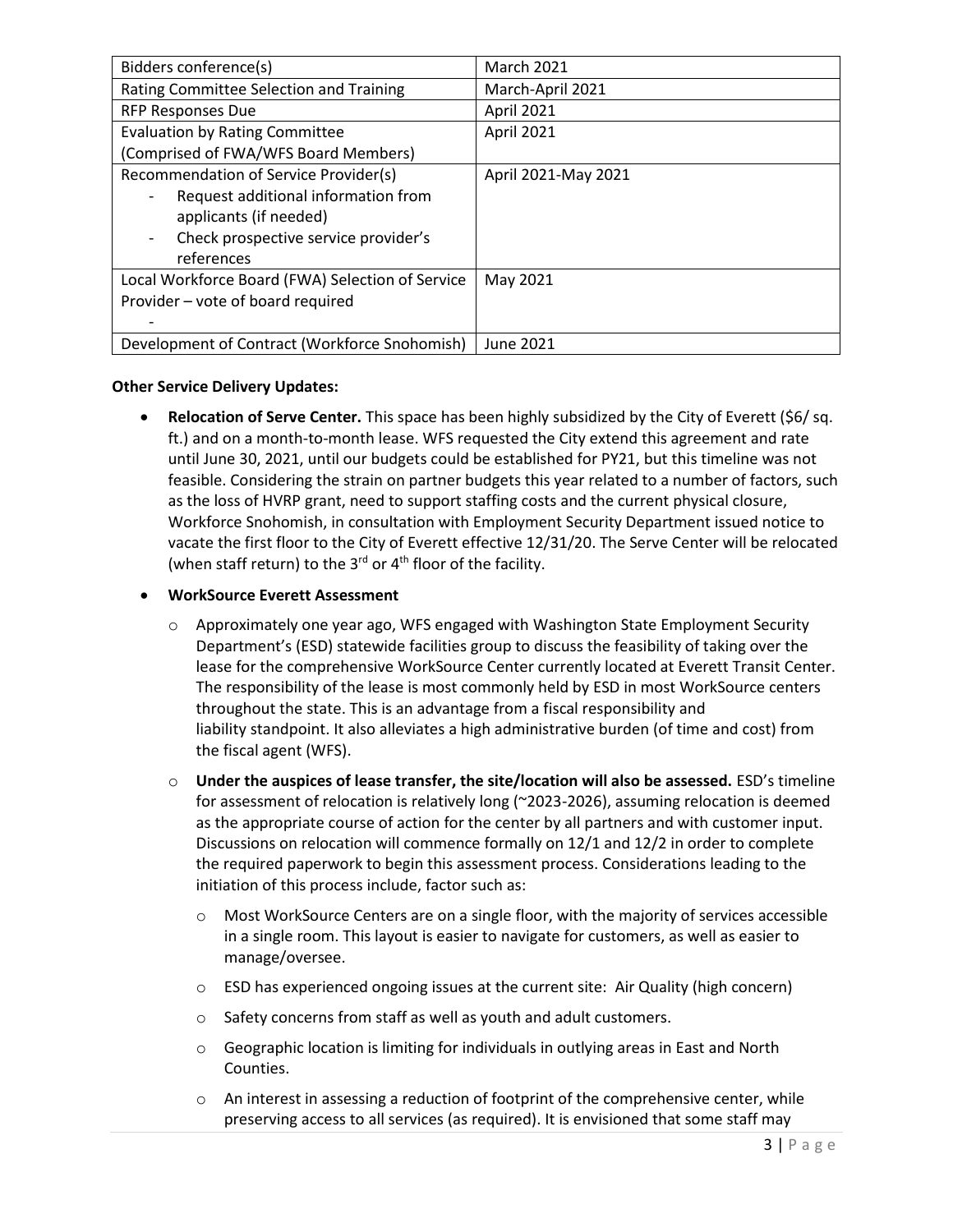continue to work remotely (connected to center via technology and supported by onsite staff), with others increasing use of hotel-desk models.

- $\circ$  Cost analysis and search for commercial real estate options in area is being explored by ESD as a part of this assessment.
- **Rapid Response**
	- $\circ$  Over 3700 served Boeing workers across Snohomish, King and Pierce counties since May 21, 2020. A large majority of those served are from Snohomish County.
	- o 10,000 Trade Adjustment Assistance (TAA) eligible statewide

#### **Local Area Plan – Update**

Workforce Snohomish has deferred completion of the Local Area Plan narrative until 2021, due to workload and staff capacity issues. The revised timeline for completion and submission to the Future Workforce Alliance for review, feedback and approval is as follows:

| <b>Activity</b>                                     | <b>Date</b>                 | <b>Status</b> |
|-----------------------------------------------------|-----------------------------|---------------|
| Strategy questions distributed to FWA               | Week of October 12th        | Complete      |
| FWA Mission, Vision and Values                      | November - December         | In-process    |
| 1st revised draft of Local Area Plan completed      | Week of January 25th        |               |
| Option(s) for further review and feedback on draft  | February 1-19, 2021         |               |
| Revised version complete and distributed to FWA     | March 5, 2021               |               |
| with Board Packet                                   |                             |               |
| <b>FWA Board Vote</b>                               | <b>March 2021</b>           |               |
| Submission of the Plan to the State Workforce Board | Following approval by Board |               |

# **Transferable Skills Research – Update**

Thank you to FWA Board members that supported the selection of a vendor to support this project. Based on the committee's recommendation, Community Attributes was notified of their selection and has begun the contracting process.

# **U.S. Department of Labor, H-1B One Grant Program - submitted**

The US Department of Labor released a grant "H-1B One Workforce Grant Program." The funding supports a focused effort to upskill the workforce to meet high-demand employer needs in sectors and/or occupations that utilize H-1B Visas. Sectors include: **IT and IT-related industries, Advanced Manufacturing (including biotechnology), and Professional Services (encompassing engineering and surveying occupations).** If proposals seek to target specific occupations outside of these sectors (occupation strategy), it must be supported by data on certified H-1B Visas issued in the target geographic area(s).

The proposal was submitted on November  $10<sup>th</sup>$  by Workforce Central (Pierce County), on behalf of the partnership (including Workforce Snohomish, Seattle-King County Workforce Development Council). Below is a table the provides an overview of the partnership (agencies/organizations that submitted letters of support for the project).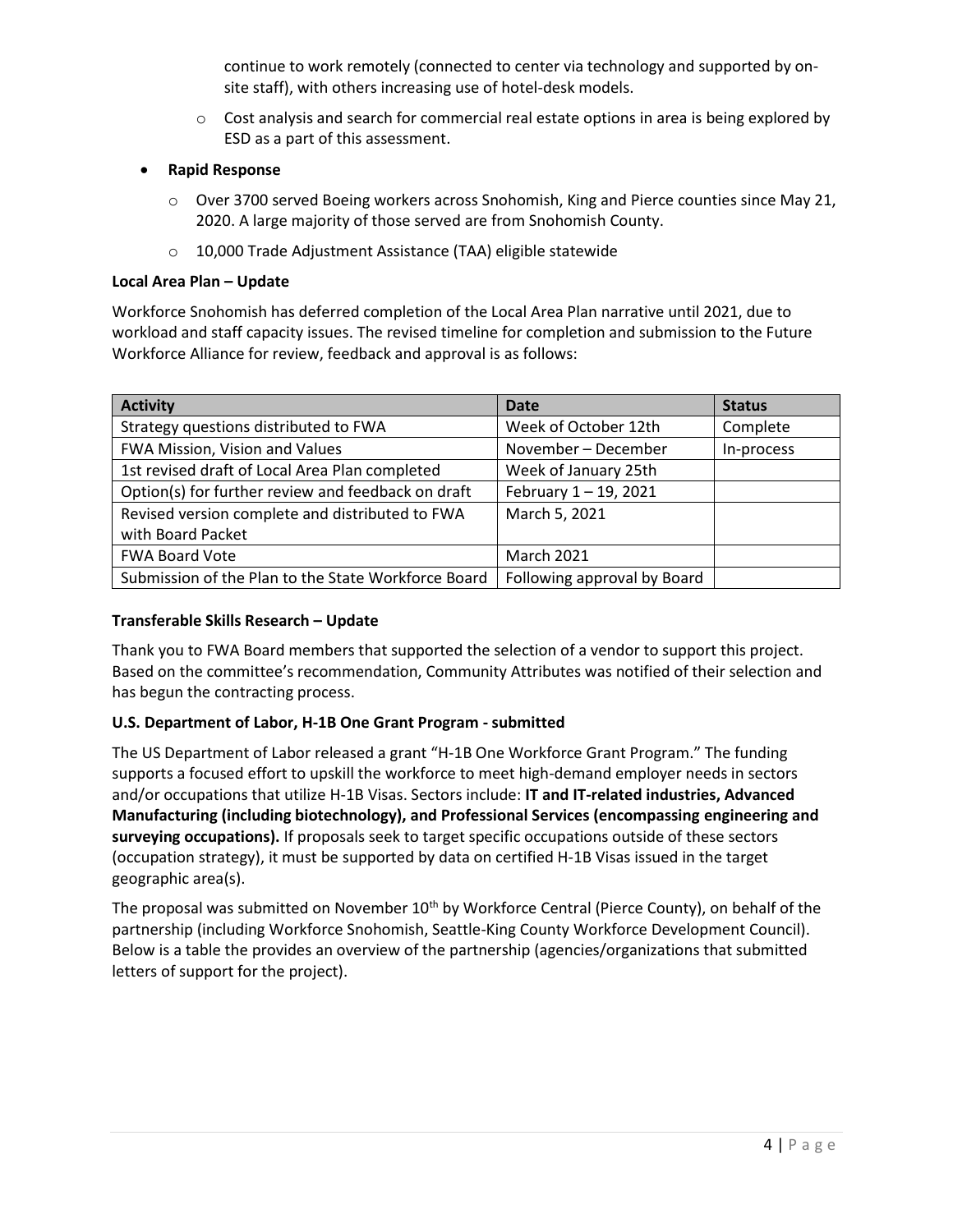| Type                                         | Partners                                                                                                                                                                                                                                                                                                          |
|----------------------------------------------|-------------------------------------------------------------------------------------------------------------------------------------------------------------------------------------------------------------------------------------------------------------------------------------------------------------------|
| Workforce Development<br>Agencies            | Workforce Central, Workforce Development Council of Seattle-King<br>County, Workforce Snohomish (WIOA Fiscal Agent and Local Grant<br>Subrecipient)                                                                                                                                                               |
| <b>Employers</b>                             | Washington Technology Industry Association, Life Science<br>Washington, Manufacturing Industrial Council, Intuitus Corp, Niagra<br>Water, AGC Biologics, Just-Evotec Biologics                                                                                                                                    |
| <b>Colleges &amp; Training</b><br>Providers* | WTIA Workforce Institute & Apprenti, Clover Park Technical College,<br>Lake Washington Technical College, City University, Bellevue College<br>Center of Excellence in IT<br>(No direct funding allocated to providers, funding was reserved for<br>curriculum development and training, based on industry needs) |
| Community-based<br>organizations             | Refugee and Immigrant Service Northwest                                                                                                                                                                                                                                                                           |
| Local government                             | Snohomish County Human Services Department                                                                                                                                                                                                                                                                        |
| <b>Economic Development</b>                  | Washington State Department of Commerce, Greater Seattle<br>Partners                                                                                                                                                                                                                                              |

# **Other Updates:**

- **Innovation & Entrepreneurship:** In August, WFS invested in the NW Innovation Resource Center (NWIRC), seeding the development of new programs and services aimed at retaining talent in the region and fostering the innovative start-ups. The project is progressing nicely. I have included updated outreach materials on the program – Project ReInvent $\mathbb{M}$ . NWIRC has made great progress in designing this program and WFS has work to do to determine how we can reach dislocated workers that may be interested in engaging and how we may be able to support worker engagement with small businesses enrolled in the program. More information on Project ReInvent can be found[: https://nwirc.com/programs/project-reinvent/](https://nwirc.com/programs/project-reinvent/)
- **CARES Programs:** Workforce Snohomish is honored to administer a number of County CARESfunded programs. Updates on each program are provided below.
	- o **Snohomish County Small Business Relief, Recovery, and Resiliency (R3) Grant**: Launched in early June, the R3 program, intended to support small business sustainability (with fewer than 20 FTE) through the COVID-19 public health emergency. Workforce Snohomish received 2,194 R3 applications totaling over \$41 million in requests in the first round, adding an addition 509 applications in Round 2. Additional funds were recently allocated by Council to fund a fourth round, supporting additional grants to applicants that were not selected in prior rounds. Forty-nine percent (49%) of all R3 applicants have received funding following Round 4.

| Summary - All Rounds of R3 |                |                 |              |           |                 |               |             |  |
|----------------------------|----------------|-----------------|--------------|-----------|-----------------|---------------|-------------|--|
| Round                      | Total          | Total #         | \$ Expended  | # of      | ℅               | # of          |             |  |
|                            | <b>Dollars</b> | οf              |              | awards    | <b>Expended</b> | Outstanding   | Remaining   |  |
|                            | Awarded        | <b>Grantees</b> |              | processed |                 | <b>Grants</b> |             |  |
| Total                      | \$20,232,143   | 1,192           | \$16,553,140 | 969       | 98.7%           | 12            | \$215,000   |  |
|                            | \$5,720,430    | 309             | \$5,715,430  | 308       | 99%             |               | \$5,000     |  |
|                            | \$7,087,710    | 437             | \$6,962,710  | 431       | 98%             | 6             | \$125,000   |  |
| 3                          | \$3,960,000    | 233             | 3,875,000    | 230       | 98%             | 5             | \$85,000    |  |
| 4                          | \$3,464,003    | 213             | No data      | No data   | -%              | No Data       | \$3,464,003 |  |